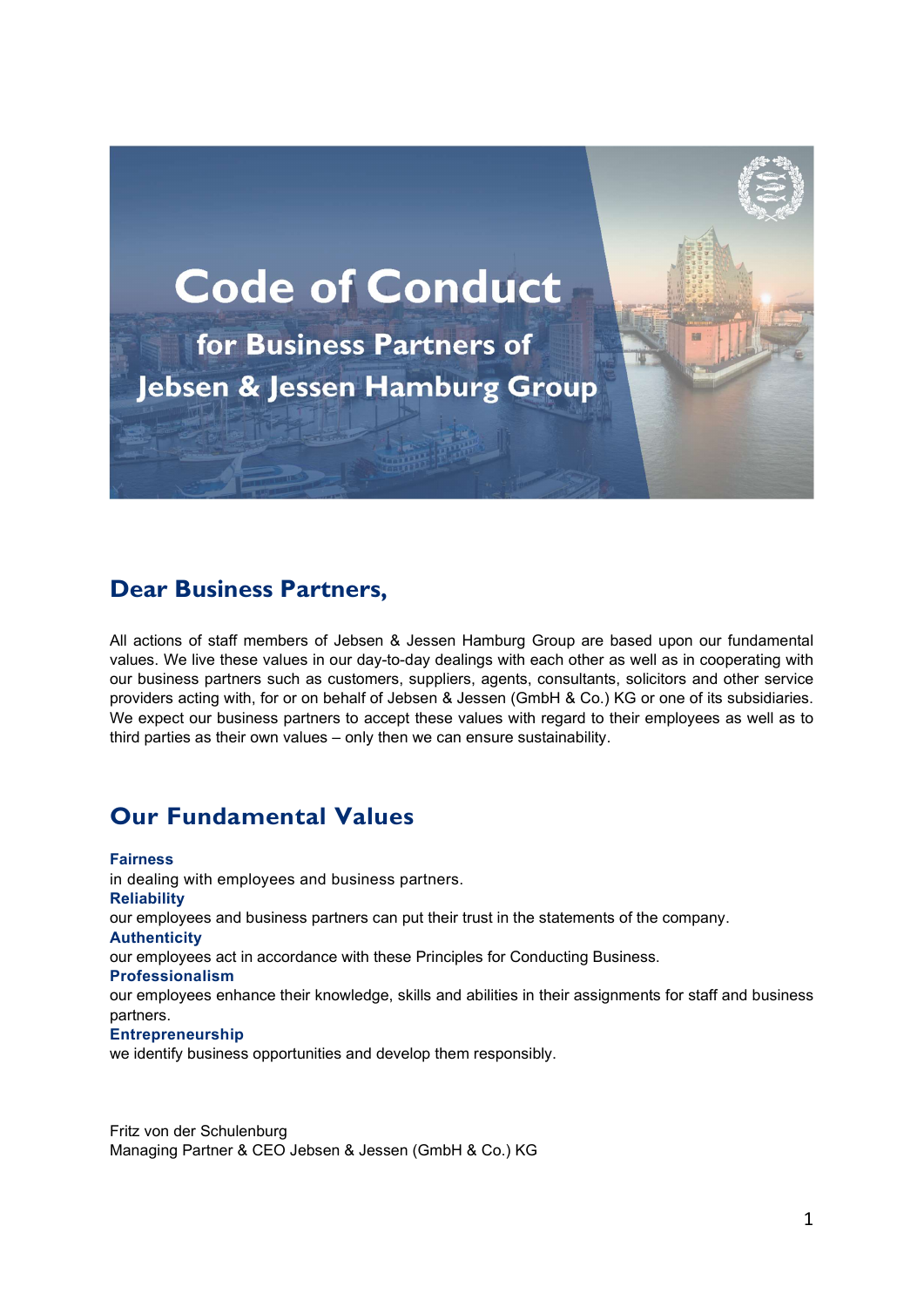

# Social Responsibility

We expect our business partners to be aware of their responsibility towards their staff, their customers and business partners as well as towards society and its underlying principles. Thus, we expect them to observe the personal dignity of every individual and to not tolerate discrimination of any kind, neither because of race, gender, disabilities or age, nor because of sexual orientation, religion or belief. We also expect the commitment to human rights and to international standards for the protection of workers.

With the awareness for the scarceness of resources, our business partners have to be guided by the principles of sustainability. This includes a responsible treatment of the environment as well as measures for labour safety and personal security that ensure the physical and mental integrity of their staff.

#### Child Labour

Child labour is any work that is done by a person under the age of 15 unless local law provides for a higher minimum age for workers or a longer duration of compulsory education, in which case the higher age shall prevail. If however – in accordance with the conditions laid down exceptions for developing countries in the ILO Convention 138 – the legal age is 14 years, the lower age will prevail. Jebsen & Jessen Hamburg Group will not use child labour and expects the same from its business partners.

# Forced Labour

Forced labour is any work or service which is exacted from other persons under the menace of a penalty for which those persons do not make themselves available voluntarily. Our business partners must not use or tolerate forced labour, bonded labour or prison labour. In the employment process, our business partners must not require bail or personal documents from their employees.

#### Ban on corruption

Corruption occurs primarily in the form of bribery of public officials or the unlawful act of accepting or granting benefits from or to others. Corruption leads to wrong decisions of enterprises and national economies that hamper progress and innovation and distort competition. The various forms of corruption are forbidden by law in Germany and most countries of the world. Our business partners do not use corrupt means of any kind for business purposes.

# Benefits for Third Parties

Good relations to business partners are a precondition for business success. At no time may undue influence be used in maintaining these business relations.

Our business partners must not offer or procure improper benefits to or from third parties. None of their employees may demand or accept improper benefits. Gratuities in the form of presents, invitations to business entertainment or events, donations or sponsoring which may be capable of influencing business decisions of partners, may be interpreted as corruption.

Even the impression of potential exertion of influence should be avoided.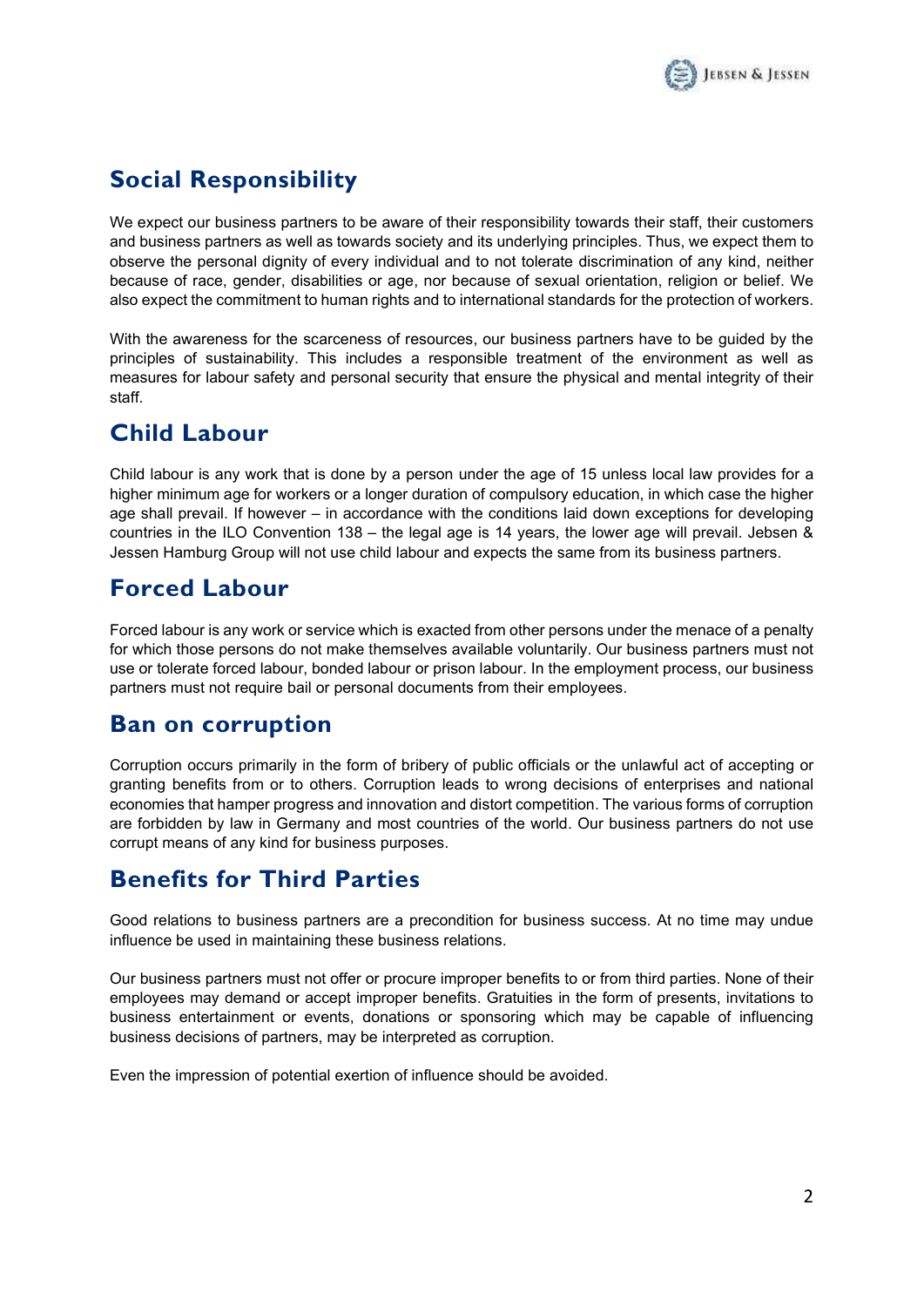

# Fair Competition and Purchase

Freedom of competition is a tremendous economic asset which is protected in Germany and most other countries worldwide through strict laws governing competition and cartels.

Prohibited in particular are agreements and concerted practices between competitors causing or aiming at a prevention or limitation of competition.

Furthermore, it is not allowed to take advantage of a dominating position in the markets.

Our business partners will not engage in any kind of agreements with third parties that could be relevant for the competition between the business partner and that company.

Also, they will not give preference to a supplier or service provider without demonstrable and objective justification.

# Export Control and Ban on Money Laundering

Jebsen & Jessen Hamburg Group ensures compliance with all regulations for the export of goods, services or information in accordance with the prevailing legislation on export control. Our suppliers and other business partners have the same duty and responsibility.

Jebsen & Jessen Hamburg Group also ensures compliance with the ban on money laundering enforced in most countries and expects this in the same way from its business partners.

#### Protection of Data and Information

Even prior to completing a confidentiality agreement, Jebsen & Jessen Hamburg Group treats data and information from its business partners as confidential under applicable laws and complying with legal or regulatory disclosure obligations. In return, Jebsen & Jessen Hamburg Group expects the same from them.

In particular, the respective applicable legal and internal regulations for the protection of personal data and for data and information security must be observed.

# Conflicts of Interests

We expect our business partners to make decisions with respect to mutual business activities on the basis of objective criteria.

Conflicts of interest with private matters or with other economic or ulterior activities are to be avoided from the beginning. This also applies to relatives or otherwise close people or organisations.

# **Transparency**

Our business partners document the services they provide in a transparent and comprehensible manner. They can always vouch for all cash flows in connection with Jebsen & Jessen Hamburg Group.